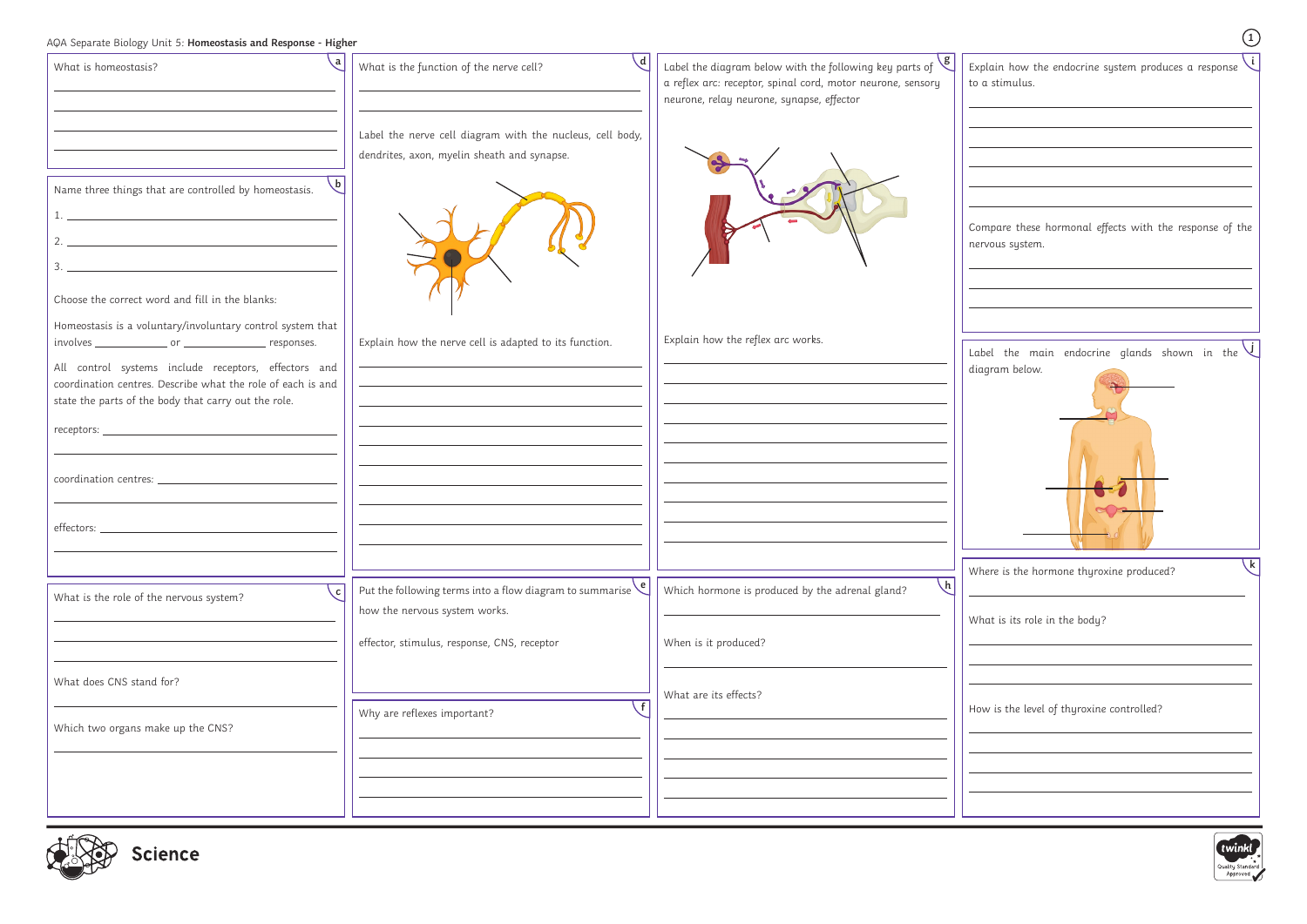| AQA Separate Biology Unit 5: Homeostasis and Response - Higher                                                                                                                                                                                                                                                                                                             |                                                                      |                                                                                                                                                                                                                                                 | $\left( 2\right)$                                                                                                             |
|----------------------------------------------------------------------------------------------------------------------------------------------------------------------------------------------------------------------------------------------------------------------------------------------------------------------------------------------------------------------------|----------------------------------------------------------------------|-------------------------------------------------------------------------------------------------------------------------------------------------------------------------------------------------------------------------------------------------|-------------------------------------------------------------------------------------------------------------------------------|
| Complete the boxes and fill in the blanks to show how blood glucose levels are controlled.<br>released<br>released<br>blood glucose<br>blood glucose<br>too low<br>too high<br>blood<br>blood<br>glucose falls<br>glucose rises<br>Normal level of blood glucose<br>Control of blood sugar is an example of a _________________________________ loop. What does this mean? |                                                                      | Label the two remaining lines on the graph with the names of $-$ - - -<br>the hormones they represent.<br>Use the diagram to explain the stages of the menstrual<br>cycle. Make links to the hormone interactions that happen at<br>each stage. | oestrogen<br>------ progesterone<br>oye<br>Day<br>Day                                                                         |
|                                                                                                                                                                                                                                                                                                                                                                            | $\mathbf{b}$                                                         |                                                                                                                                                                                                                                                 |                                                                                                                               |
| When does type 1 diabetes usually start?                                                                                                                                                                                                                                                                                                                                   |                                                                      | Explain how each method of contraception works.<br>Oral contraceptives:                                                                                                                                                                         | Some women are infertile because they do not ovulate.<br>Explain how artificial hormones can be used to<br>treat infertility. |
| How is type 1 diabetes treated?                                                                                                                                                                                                                                                                                                                                            |                                                                      | Injection, implant or skin patch of progesterone:                                                                                                                                                                                               |                                                                                                                               |
| What causes type 2 diabetes?                                                                                                                                                                                                                                                                                                                                               | $\mathbf{d}$<br>What is the main reproductive hormone in the female? | Barrier methods, such as condoms and diaphragms:                                                                                                                                                                                                | Describe the process of in vitro fertilisation (IVF).                                                                         |
| What are the risk factors for type 2 diabetes?                                                                                                                                                                                                                                                                                                                             | What is ovulation?                                                   |                                                                                                                                                                                                                                                 |                                                                                                                               |
|                                                                                                                                                                                                                                                                                                                                                                            | What is the main reproductive hormone in the male?                   |                                                                                                                                                                                                                                                 |                                                                                                                               |
| How is type 2 diabetes treated?                                                                                                                                                                                                                                                                                                                                            | What does this hormone do?                                           | Spermicidal agents:                                                                                                                                                                                                                             | Give three disadvantages of IVF.                                                                                              |
|                                                                                                                                                                                                                                                                                                                                                                            |                                                                      | Abstinence:                                                                                                                                                                                                                                     |                                                                                                                               |
| What is the role of each of the following hormones in the menstrual cycle?                                                                                                                                                                                                                                                                                                 |                                                                      |                                                                                                                                                                                                                                                 |                                                                                                                               |
|                                                                                                                                                                                                                                                                                                                                                                            |                                                                      | Surgical methods:                                                                                                                                                                                                                               |                                                                                                                               |
|                                                                                                                                                                                                                                                                                                                                                                            |                                                                      |                                                                                                                                                                                                                                                 |                                                                                                                               |



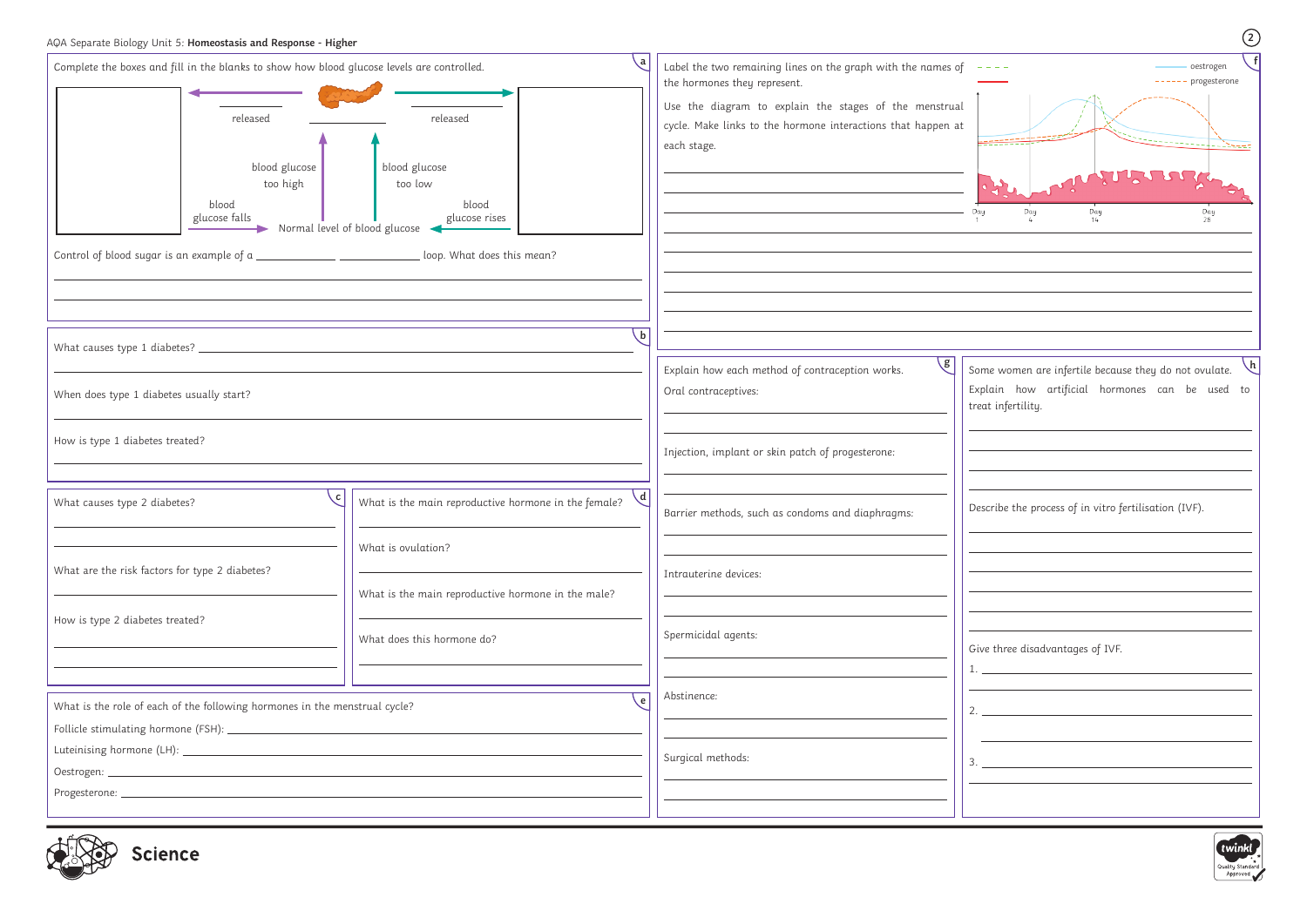



| $\mathbf{a}$<br>Label the parts of the brain.                                | Describe the techniques that neuroscientists have used to $\bigcup d$<br>map some areas of the brain to their functions. | $\mathcal{E}$<br>Explain how each of the structures below is related to<br>Lab<br>its function.<br>an<br>wh            |
|------------------------------------------------------------------------------|--------------------------------------------------------------------------------------------------------------------------|------------------------------------------------------------------------------------------------------------------------|
| Describe the functions of each part of the brain.                            |                                                                                                                          |                                                                                                                        |
|                                                                              |                                                                                                                          |                                                                                                                        |
|                                                                              |                                                                                                                          |                                                                                                                        |
|                                                                              | $\epsilon$<br>Label the diagram with the structures of the eye.                                                          |                                                                                                                        |
|                                                                              |                                                                                                                          |                                                                                                                        |
| $\mathbf b$<br>Explain why it is difficult to<br>investigate brain function. |                                                                                                                          | Exp                                                                                                                    |
|                                                                              |                                                                                                                          | What is the name of the process that changes the shape $\boxed{h}$<br>of the lens to focus on near or distant objects? |
| treat brain damage and disease.                                              | $\sqrt{f}$<br>Explain the difference in pupil size between bright light<br>and dim light.                                | Explain how the eye focuses on<br>a near object:                                                                       |
|                                                                              |                                                                                                                          |                                                                                                                        |
| Name two things that receptors in the eye are sensitive<br>to.               |                                                                                                                          | a distant object:                                                                                                      |
|                                                                              |                                                                                                                          |                                                                                                                        |
|                                                                              |                                                                                                                          |                                                                                                                        |

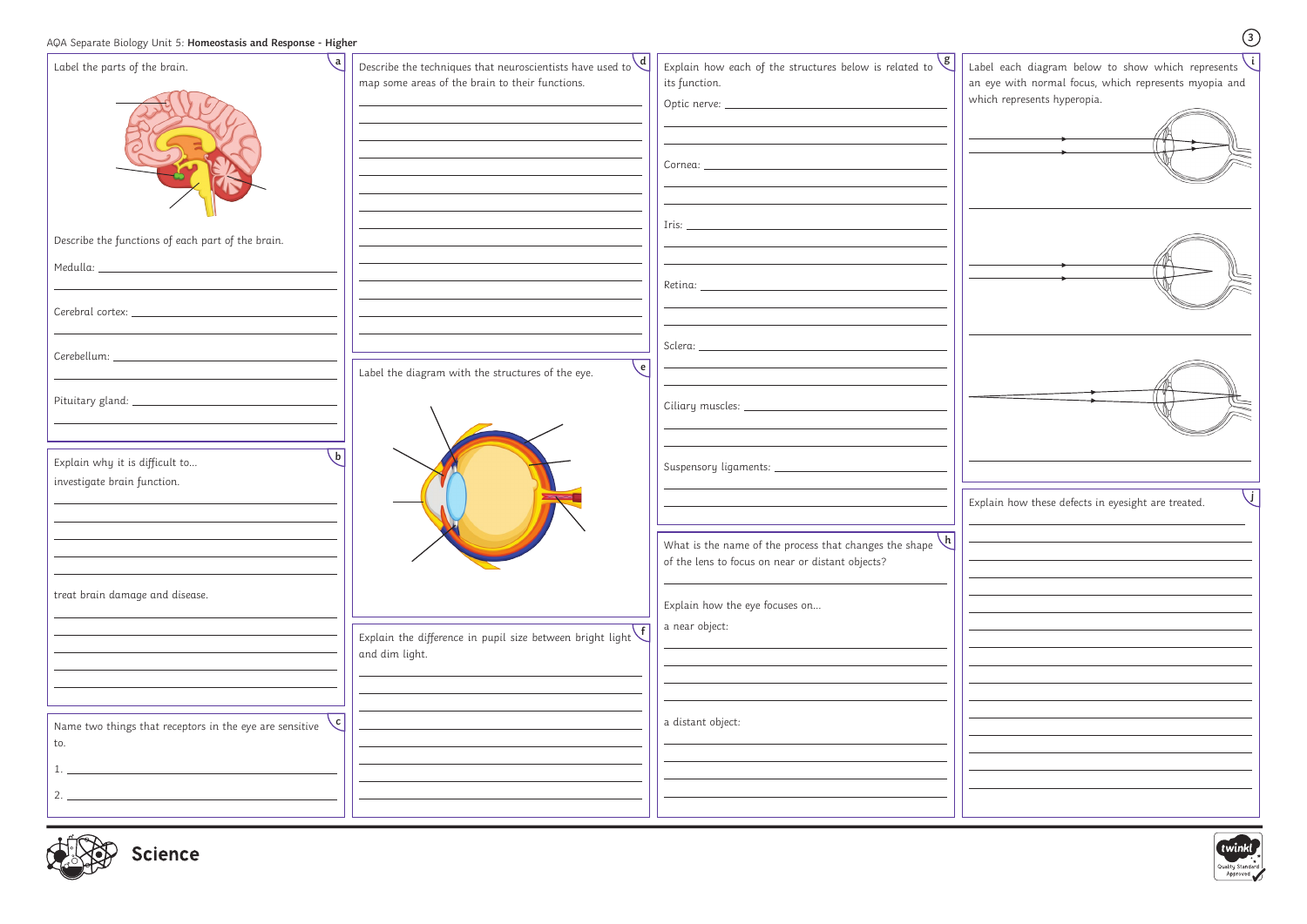| AQA Separate Biology Unit 5: Homeostasis and Response - Higher                         |                                                                                                                                                                                                                                                                                                                                                                                                                                                                                                                                                                                                                                                                                    |                                                                                                                                                                                        | (4)                                                                                                                                  |
|----------------------------------------------------------------------------------------|------------------------------------------------------------------------------------------------------------------------------------------------------------------------------------------------------------------------------------------------------------------------------------------------------------------------------------------------------------------------------------------------------------------------------------------------------------------------------------------------------------------------------------------------------------------------------------------------------------------------------------------------------------------------------------|----------------------------------------------------------------------------------------------------------------------------------------------------------------------------------------|--------------------------------------------------------------------------------------------------------------------------------------|
| Describe how the temperature of the body is monitored. $\mathcal{A}$                   | The body cannot control the loss of waste products from $\mathcal{A}$<br>some organs.<br>Water is lost from the <b>_______</b><br>$during \_\_\_\_\_\_\_\_\_\_\_\_\_\_\_\_ \,.$<br>Water, mineral ions and urea are lost from the<br>$\frac{1}{\sqrt{1-\frac{1}{2}}}\cdot\frac{1}{\sqrt{1-\frac{1}{2}}}\cdot\frac{1}{\sqrt{1-\frac{1}{2}}}\cdot\frac{1}{\sqrt{1-\frac{1}{2}}}\cdot\frac{1}{\sqrt{1-\frac{1}{2}}}\cdot\frac{1}{\sqrt{1-\frac{1}{2}}}\cdot\frac{1}{\sqrt{1-\frac{1}{2}}}\cdot\frac{1}{\sqrt{1-\frac{1}{2}}}\cdot\frac{1}{\sqrt{1-\frac{1}{2}}}\cdot\frac{1}{\sqrt{1-\frac{1}{2}}}\cdot\frac{1}{\sqrt{1-\frac{1}{2}}}\cdot\frac{1}{\sqrt{1-\frac{1}{2}}}\cdot\frac{1$ | Describe two ways that kidney failure can be treated.                                                                                                                                  | Give three ways that auxins are used in agriculture $\mathcal{A}$<br>and horticulture.                                               |
| Explain how the body responds if the body temperature $\mathbf b$<br>becomes too high. | e<br>The illustration shows a kidney.<br>Describe how the kidneys function to<br>maintain the water balance of the body.                                                                                                                                                                                                                                                                                                                                                                                                                                                                                                                                                           | g<br>The response of plants to light is called                                                                                                                                         | Describe the role of ethene in plants.<br>How is ethene used in the food industry?                                                   |
| Explain how the body responds if the body temperature<br>becomes too low.              |                                                                                                                                                                                                                                                                                                                                                                                                                                                                                                                                                                                                                                                                                    | The response of plants to gravity is called<br>These responses are controlled by the hormone __<br>Explain how the hormone works.                                                      | Describe the role of gibberellins in plants.<br>Give three ways that gibberellins are used in agriculture<br>and horticulture.<br>3. |
| 、c  <br>Explain what happens to excess protein in the diet.                            | released                                                                                                                                                                                                                                                                                                                                                                                                                                                                                                                                                                                                                                                                           | Complete the boxes and fill in the blanks to show how water concentration in the blood is controlled via negative feedback.<br>pituitary<br>Water concentration<br>Water concentration | k<br>released                                                                                                                        |
|                                                                                        | urine                                                                                                                                                                                                                                                                                                                                                                                                                                                                                                                                                                                                                                                                              | is too high.<br>is too low.<br>Normal water concentration<br>in the blood.                                                                                                             | urine                                                                                                                                |
| $\triangle^{n}$ $\otimes$                                                              |                                                                                                                                                                                                                                                                                                                                                                                                                                                                                                                                                                                                                                                                                    |                                                                                                                                                                                        | twinkl                                                                                                                               |



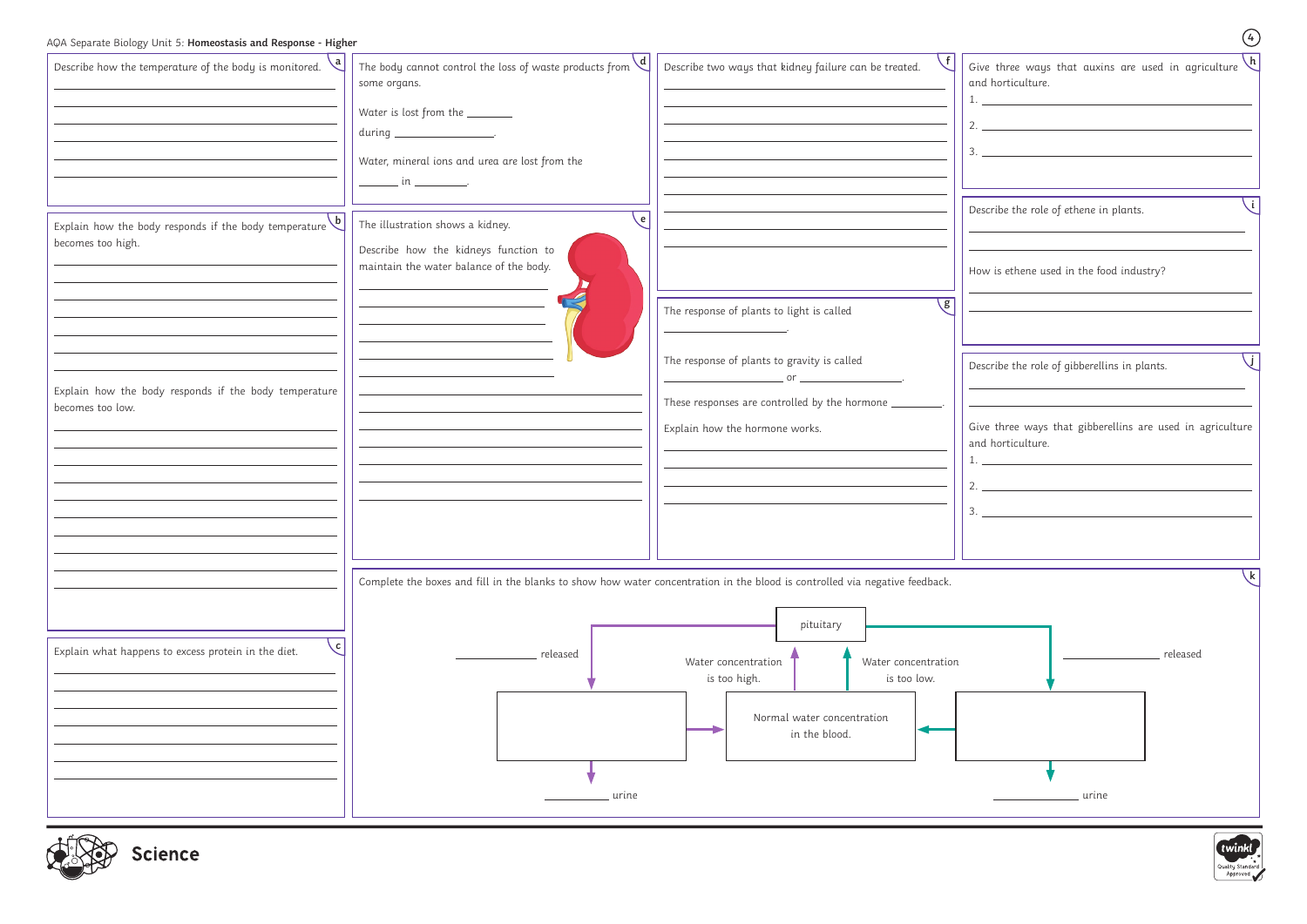- Explain how the endocrine system produces a response to a stimulus. **i**
- **The endocrine system produces a chemical response to a stimulus. The glands of the endocrine system secrete hormones into the blood stream.**
- **The blood carries hormones to target organs which have receptors to pick up the hormone, this causes them to respond.**
- Compare these hormonal effects with the response of the nervous system.
- **Hormonal effects are slower than the nervous system but last for longer.**





**k**

| Label the main endocrine glands shown in the |  |               |                  |
|----------------------------------------------|--|---------------|------------------|
| diagram below.                               |  |               | -pituitary gland |
| thyroid gland -                              |  |               |                  |
| pancreas                                     |  | adrenal gland |                  |
| testis                                       |  | ovary         |                  |

Where is the hormone thyroxine produced? **thyroid gland**

- What is its role in the body?
- **It controls the basal metabolic rate.**
- **It is important in growth and development.**
- How is the level of thyroxine controlled?
- **A negative feedback loop involving the pituitary gland and the hormone TSH/thyroxine stimulating hormone.**

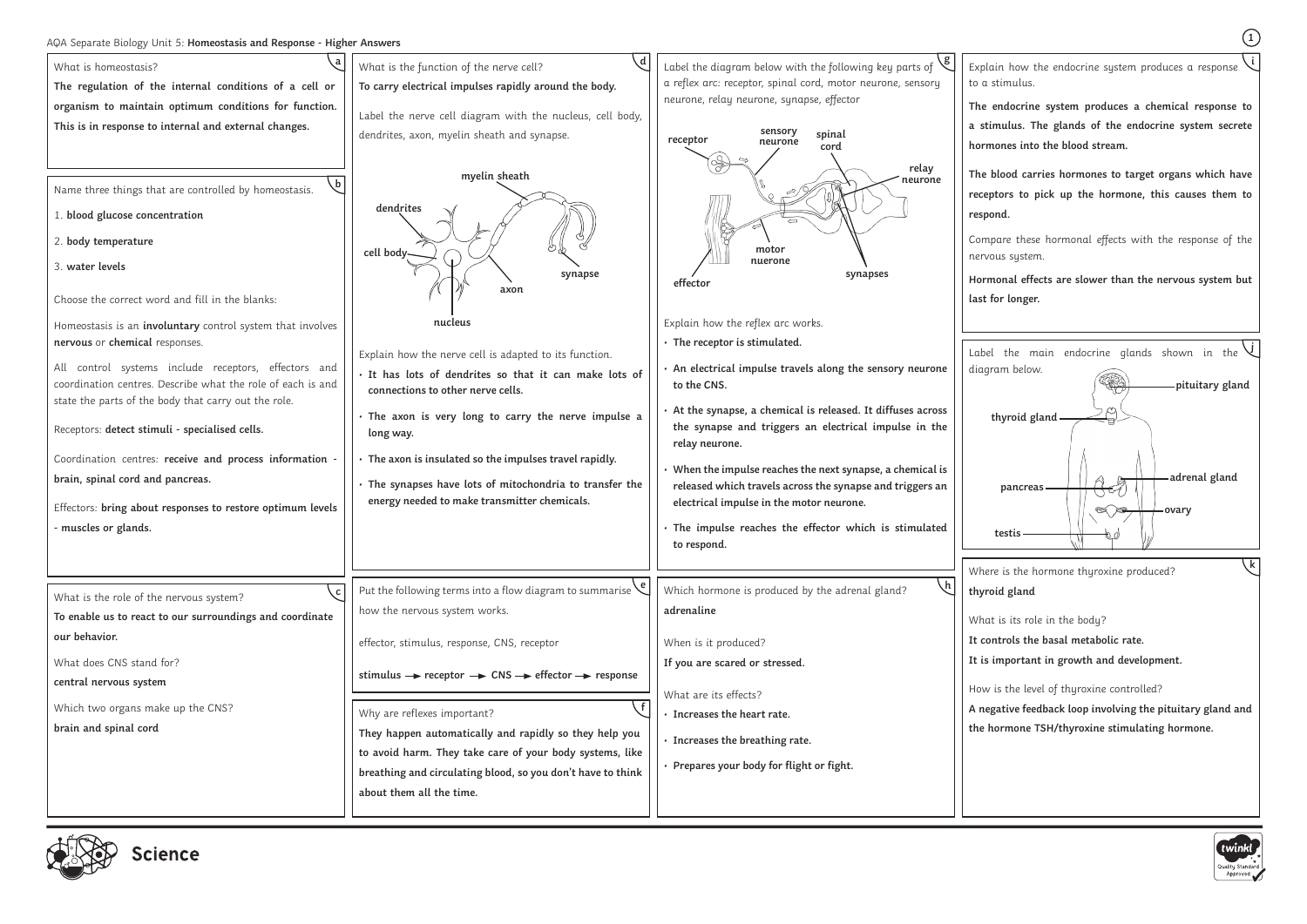**The eggs are collected and fertilised by the fathers sperm he laboratory.** 

**Day 14-28: Progesterone and oestrogen increase to maintain the uterine lining in preparation for fertilisation. Progesterone** 

**g** Some women are infertile because they do not ovulate. lain how artificial hormones can be used to t infertility.

|                                                                                                                                                                                    | Complete the boxes and fill in the blanks to show how blood glucose levels are controlled.                                                                                                                                 |                                                                                                                                                                                                                                                                             | a                                                                                                                                   | Label the two remaining lines on the graph with the names of                                                                                                                                                                                                                                                                                                                                                                                                                                                 |
|------------------------------------------------------------------------------------------------------------------------------------------------------------------------------------|----------------------------------------------------------------------------------------------------------------------------------------------------------------------------------------------------------------------------|-----------------------------------------------------------------------------------------------------------------------------------------------------------------------------------------------------------------------------------------------------------------------------|-------------------------------------------------------------------------------------------------------------------------------------|--------------------------------------------------------------------------------------------------------------------------------------------------------------------------------------------------------------------------------------------------------------------------------------------------------------------------------------------------------------------------------------------------------------------------------------------------------------------------------------------------------------|
| Glucose is taken in<br>by cells.<br>Glucose is converted<br>to glycogen in the<br>liver and muscles                                                                                | insulin<br>released<br>blood glucose<br>too high<br>blood<br>glucose falls                                                                                                                                                 | glucagon<br>released<br>pancreas<br>blood glucose<br>too low<br>blood<br>glucose rises<br>Normal level of blood glucose                                                                                                                                                     | breaks<br>down<br>Liver<br>stored glycogen into<br>glucose and adds it to<br>the blood.<br>Amino acids and fats<br>are broken down. | the hormones they represent.<br>Use the diagram to explain the stages of the menstrual<br>cycle. Make links to the hormone interactions that happen at<br>each stage.<br>Day 1-4: The uterine lining breaks down causing a period.<br>Oestrogen and progesterone levels are at their lowest.<br>Day 4-14: Oestrogen increases and the uterine lining rebuilds.<br>FSH increases and an egg in the ovary starts to mature. It also Day<br>stimulates the ovaries to produce oestrogen. High levels of oestrog |
| to the normal level.                                                                                                                                                               | Control of blood sugar is an example of a negative feedback loop. What does this mean?                                                                                                                                     | Negative feedback maintains a steady state by ensuring that any changes in the system are reversed and returned back                                                                                                                                                        |                                                                                                                                     | FSH and stimulate the release of LH.<br>Day 14: A peak in LH causes ovulation.<br>Day 14-28: Progesterone and oestrogen increase to maintain the ute<br>inhibits LH and FSH.<br>Day 28: The cycle restarts unless pregnancy has occurred.                                                                                                                                                                                                                                                                    |
| very high after eating a meal.<br>When does type 1 diabetes usually start?<br>In children and teenagers.<br>How is type 1 diabetes treated?<br>With insulin injections.            |                                                                                                                                                                                                                            | What causes type 1 diabetes? The pancreas does not make enough insulin, so blood glucose isn't controlled and it gets                                                                                                                                                       |                                                                                                                                     | g<br>Explain how each method of contraception works.<br>Som<br>Oral contraceptives:<br>Expl<br>these contain hormones that inhibit FSH production so<br>treat<br>that eggs don't mature.<br>Arti<br>and<br>Injection, implant or skin patch of progesterone:<br>give<br>inhibits the maturation and release for a number of<br>becc<br>months or years.                                                                                                                                                      |
| What causes type 2 diabetes?<br>is produced by the pancreas.<br>What are the risk factors for type 2 diabetes?<br>Obesity and lack of exercise.<br>How is type 2 diabetes treated? | The cells in the body no longer respond to the insulin that<br>A carbohydrate-controlled diet and an exercise routine.                                                                                                     | What is the main reproductive hormone in the female?<br>oestrogen<br>What is ovulation?<br>When a mature egg is released from an ovary.<br>What is the main reproductive hormone in the male?<br>testosterone<br>What does this hormone do?<br>Stimulates sperm production. |                                                                                                                                     | Desc<br>Barrier methods, such as condoms and diaphragms:<br>these prevent the sperm reaching an egg.<br>The<br>mat<br>Intrauterine devices:<br>prevents the implantation of the embryo or release<br>The<br>a hormone.<br>in th<br>Spermicidal agents:<br>The<br>these kill or disable sperm.<br>One<br>Abstinence:<br>whil<br>avoiding intercourse when an egg might be in the oviduct.<br>Give                                                                                                             |
| Oestrogen: maintains the uterus lining.<br>Progesterone: maintains the uterus lining.                                                                                              | What is the role of each of the following hormones in the menstrual cycle?<br>Follicle stimulating hormone (FSH): causes maturation of an egg in the ovary.<br>Luteinising hormone (LH): stimulates the release of an egg. |                                                                                                                                                                                                                                                                             |                                                                                                                                     | Surgical methods:<br>$1.$ It<br>sterilising the male or female by cutting, or tying, tubes to<br>prevent the egg or sperm reaching their target area.<br>2. T<br>$3.$ It<br>tł                                                                                                                                                                                                                                                                                                                               |





**Artificial FSH is given to stimulate the maturation of eggs and the production of oestrogen. Then artificial LH is given to trigger ovulation. The woman can then (possibly) become pregnant in the normal way.**

cribe the process of in vitro fertilisation (IVF).

**The mother is given artificial FSH and LH to stimulate the maturation of several eggs.**

**The fertilised eggs develop into embryos.**

**One or two embryos are inserted into the mothers uterus while they are still tiny balls of cells.**

three disadvantages of IVF.

is emotionally and physically stressful.

2. **The success rates are not high.**

3. **It can lead to multiple births which are a risk to both the babies and the mother.**

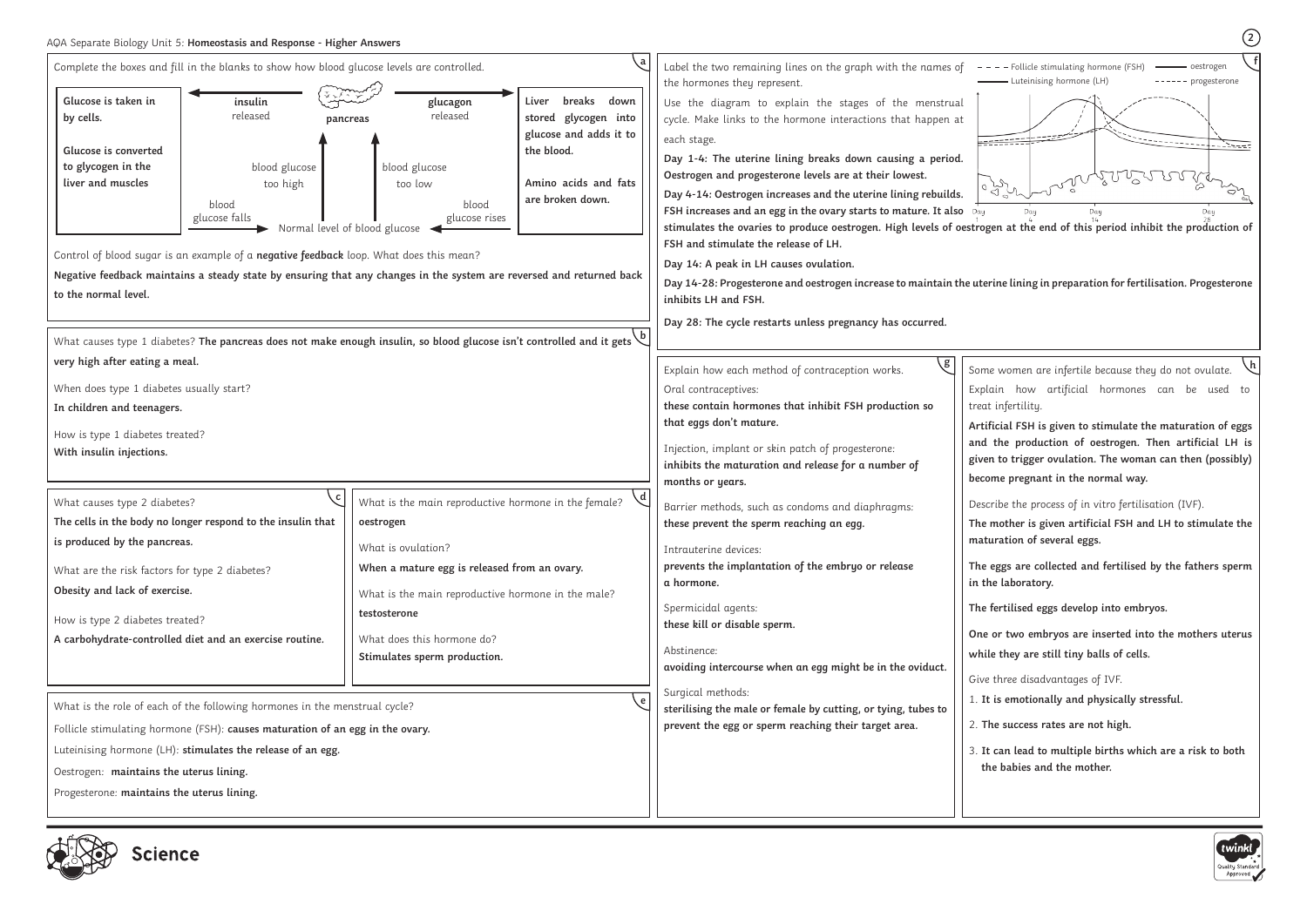**Laser eye surgery is available to adults with stable vision. It changes the thickness or the curve of the cornea to**  fract light onto the retina.



 $x$ plain how these defects in eyesight are treated.

| Label the parts of the brain.                                                                                      | Describe the techniques that neuroscientists have used to<br>map some areas of the brain to their functions.                | g<br>Explain how each of the structures below is related to<br>its function.                                      | La<br>an      |
|--------------------------------------------------------------------------------------------------------------------|-----------------------------------------------------------------------------------------------------------------------------|-------------------------------------------------------------------------------------------------------------------|---------------|
| cerebral<br>cortex                                                                                                 | By studying people with brain damage, they can link the<br>damaged areas of the brain to changes in behaviour or            | Optic nerve: contains sensory neurones to send impulses<br>to the brain.                                          | w             |
|                                                                                                                    | memory of the patient.                                                                                                      | Cornea: transparent to let light into the eye and curved to                                                       |               |
| pituitary<br>gland                                                                                                 | They can electrically stimulate different parts of the brain                                                                | help focus the light on the retina.                                                                               |               |
| cerebellum<br>medull                                                                                               | of a conscious person by removing the top of their skull.<br>The patient can describe how they feel when different          | Iris: made of muscles that contract or relax to change<br>the size of the pupil and control how much light enters | no            |
| Describe the functions of each part of the brain.                                                                  | areas of the brain are stimulated.                                                                                          | the eye.                                                                                                          |               |
| Medulla: controls unconscious activities such as breathing,                                                        | MRI scans can show which areas of the brain are affected<br>by tumours or strokes. They can then link this damage to        | Retina: contains light-sensitive cells that are stimulated<br>when light hits the retina.                         |               |
| heartbeat and the movements of the gut.                                                                            | symptoms or changes in behaviour.                                                                                           | Sclera: tough and strong so the eyeball is not easily                                                             |               |
| Cerebral cortex: controls consciousness, intelligence,                                                             |                                                                                                                             | damaged.                                                                                                          |               |
| memory and language.                                                                                               |                                                                                                                             | Ciliary muscles: contracts or relaxes to change the shape of                                                      | m             |
| Cerebellum: coordinates muscular activity and balance.                                                             | $\epsilon$  <br>Label the diagram with the structures of the eye.                                                           | the lens and focus the light from short or long distances.                                                        |               |
| Pituitary gland: produces hormones that control many<br>body systems.                                              | ciliary muscle                                                                                                              | Suspensory ligaments: hold the lens in place and help the<br>lens to focus on near or distant objects.            |               |
|                                                                                                                    | sclera                                                                                                                      |                                                                                                                   |               |
| Explain why it is difficult to                                                                                     | iris<br>retina                                                                                                              |                                                                                                                   | hy            |
| investigate brain function.                                                                                        |                                                                                                                             |                                                                                                                   |               |
| The brain is very complex. Lots of neurones in different<br>areas of the brain are involved in many processes. The | cornea                                                                                                                      |                                                                                                                   | Ex            |
| brain is delicate and easily damaged.                                                                              | optic nerve                                                                                                                 | What is the name of the process that changes the shape                                                            | Sp            |
| treat brain damage and disease.<br>Drugs don't always reach the brain through the membranes                        | suspensory ligament                                                                                                         | of the lens to focus on near or distant objects?<br>accommodation                                                 | su            |
| that surround it. Surgery can cause damage to the brain                                                            |                                                                                                                             | Explain how the eye focuses on                                                                                    | La<br>It      |
| and its difficult because we don't fully understand how<br>the brain works.                                        |                                                                                                                             | a near object:                                                                                                    | re            |
|                                                                                                                    | Explain the difference in pupil size between bright light<br>and dim light.                                                 | • the ciliary muscles contract;                                                                                   | Re            |
|                                                                                                                    | In bright light, the circular muscles of the iris contract to<br>reduce the size of the pupil. This means less light enters | • the suspensory ligaments loosen;<br>• the lens is thicker and refracts rays strongly.                           | $\mathsf{co}$ |
|                                                                                                                    | the eye and protects it from damage.                                                                                        | a distant object:                                                                                                 |               |
| Name two things that receptors in the eye are sensitive<br>to.                                                     | In dim light, the radial muscles of the iris contract to                                                                    | the ciliary muscles relax;<br>the suspensory ligaments are pulled tight;                                          |               |
| 1. light intensity                                                                                                 | enlarge the pupil. This allows as much light as possible to<br>enter the eye.                                               | • the lens is pulled thin and only slightly refracts light rays.                                                  |               |
| 2. colour                                                                                                          |                                                                                                                             |                                                                                                                   |               |
|                                                                                                                    |                                                                                                                             |                                                                                                                   |               |



**Spectacle lenses refract the light to focus it on the retina. Contact lenses do the same job, but are placed on the surface of the eye.** 

**Replacement lenses are added inside the eye to permanently correct the defect.**